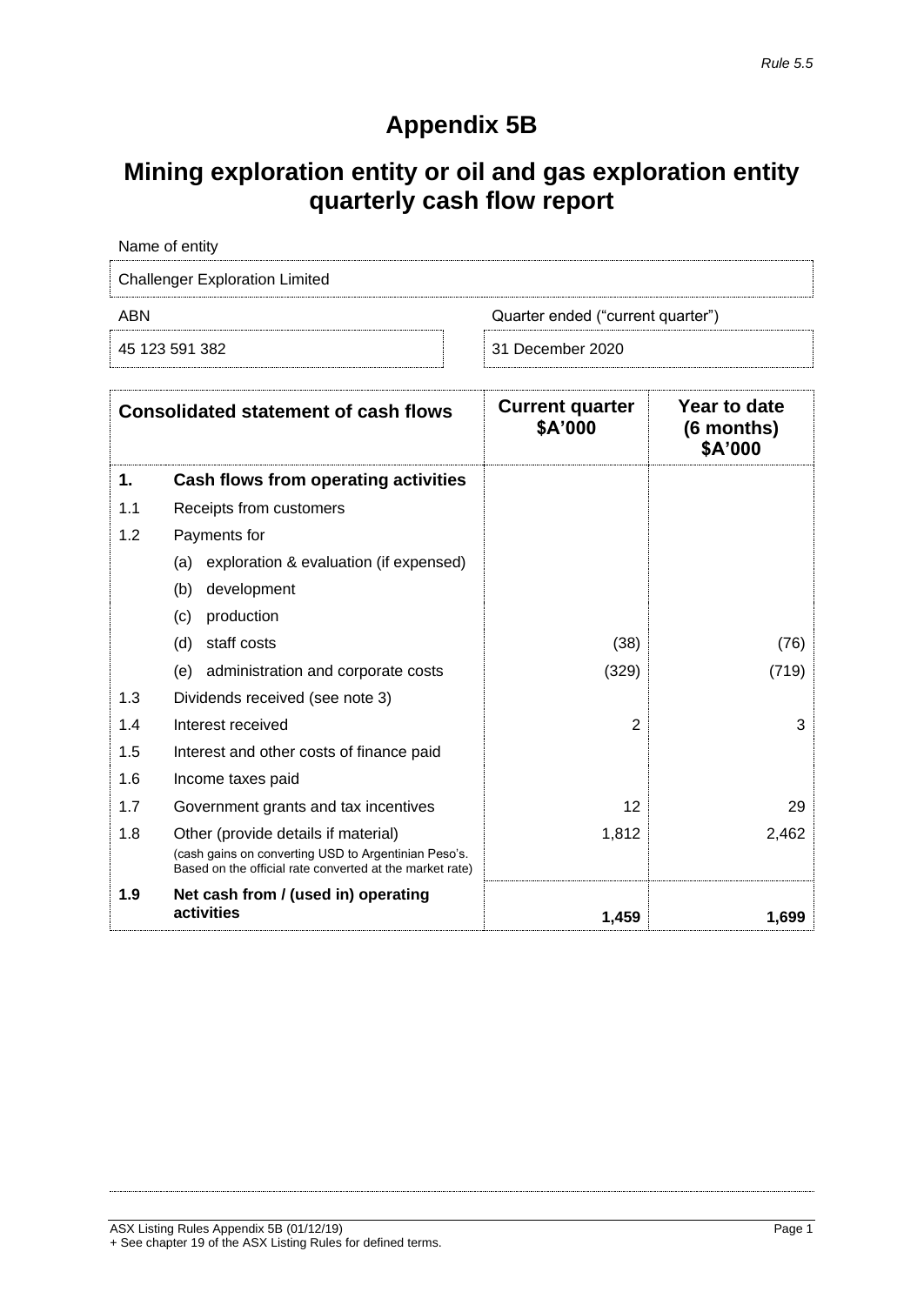|     | <b>Consolidated statement of cash flows</b>       | <b>Current quarter</b><br>\$A'000 | Year to date<br>(6 months)<br>\$A'000 |
|-----|---------------------------------------------------|-----------------------------------|---------------------------------------|
| 2.  | Cash flows from investing activities              |                                   |                                       |
| 2.1 | Payments to acquire:                              |                                   |                                       |
|     | entities<br>(a)                                   |                                   |                                       |
|     | (b)<br>tenements                                  |                                   |                                       |
|     | property, plant and equipment<br>(c)              | (23)                              | (141)                                 |
|     | exploration & evaluation (if capitalised)<br>(d)  | (5,866)                           | (8,651)                               |
|     | investments<br>(e)                                |                                   |                                       |
|     | (f)<br>other non-current assets                   |                                   |                                       |
| 2.2 | Proceeds from the disposal of:                    |                                   |                                       |
|     | entities<br>(a)                                   |                                   |                                       |
|     | (b)<br>tenements                                  |                                   |                                       |
|     | (c)<br>property, plant and equipment              |                                   |                                       |
|     | investments<br>(d)                                |                                   |                                       |
|     | other non-current assets<br>(e)                   |                                   |                                       |
| 2.3 | Cash flows from loans to other entities           |                                   |                                       |
| 2.4 | Dividends received (see note 3)                   |                                   |                                       |
| 2.5 | Other (provide details if material)               |                                   |                                       |
| 2.6 | Net cash from / (used in) investing<br>activities | (5,889)                           | (8,792)                               |

| 3.   | Cash flows from financing activities                                                       |     |         |
|------|--------------------------------------------------------------------------------------------|-----|---------|
| 3.1  | Proceeds from issues of equity securities<br>(excluding convertible debt securities)       |     | 20,000  |
| 3.2  | Proceeds from issue of convertible debt<br>securities                                      |     |         |
| 3.3  | Proceeds from exercise of options                                                          |     |         |
| 3.4  | Transaction costs related to issues of equity<br>securities or convertible debt securities | (5) | (1,346) |
| 3.5  | Proceeds from borrowings                                                                   |     |         |
| 3.6  | Repayment of borrowings                                                                    |     |         |
| 3.7  | Transaction costs related to loans and<br>borrowings                                       |     |         |
| 3.8  | Dividends paid                                                                             |     |         |
| 3.9  | Other (provide details if material)                                                        |     |         |
| 3.10 | Net cash from / (used in) financing<br>activities                                          | (5) | 18,654  |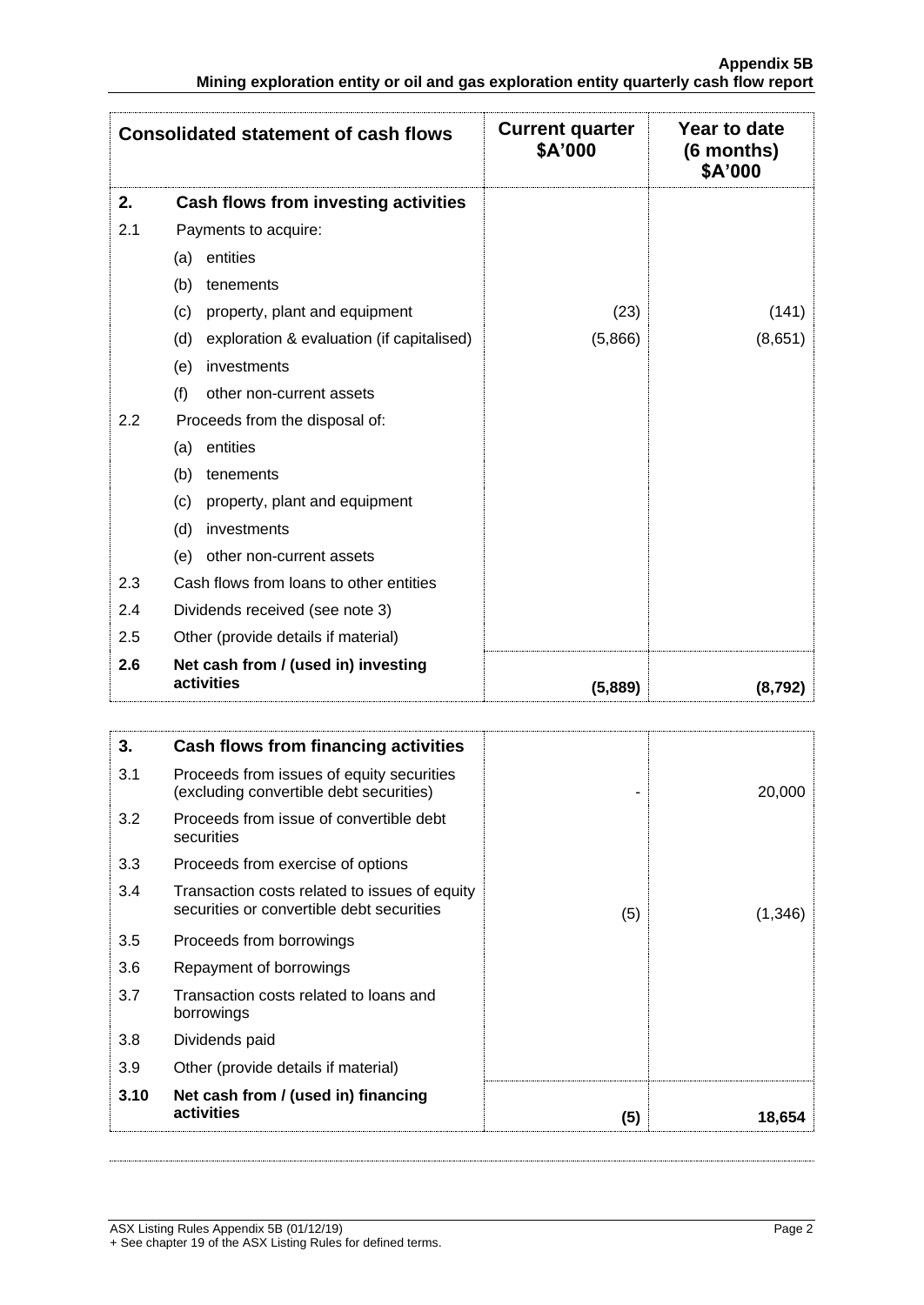|     | <b>Consolidated statement of cash flows</b>                              | <b>Current quarter</b><br>\$A'000 | Year to date<br>$(6$ months)<br>\$A'000 |
|-----|--------------------------------------------------------------------------|-----------------------------------|-----------------------------------------|
| 4.  | Net increase / (decrease) in cash and<br>cash equivalents for the period |                                   |                                         |
| 4.1 | Cash and cash equivalents at beginning of<br>period                      | 19,719                            | 3,801                                   |
| 4.2 | Net cash from / (used in) operating<br>activities (item 1.9 above)       | 1,459                             | 1,699                                   |
| 4.3 | Net cash from / (used in) investing activities<br>item 2.6 above)        | (5,889)                           | (8, 792)                                |
| 4.4 | Net cash from / (used in) financing activities<br>(item 3.10 above)      | (5)                               | 18,654                                  |
| 4.5 | Effect of movement in exchange rates on<br>cash held                     | (149)                             | (227)                                   |
| 4.6 | Cash and cash equivalents at end of<br>period                            | 15,135                            | 15,135                                  |

| 5.  | Reconciliation of cash and cash<br>equivalents<br>at the end of the quarter (as shown in the<br>consolidated statement of cash flows) to the<br>related items in the accounts | <b>Current quarter</b><br>\$A'000 | <b>Previous quarter</b><br>\$A'000 |
|-----|-------------------------------------------------------------------------------------------------------------------------------------------------------------------------------|-----------------------------------|------------------------------------|
| 5.1 | <b>Bank balances</b>                                                                                                                                                          | 15,135                            | 19,719                             |
| 5.2 | Call deposits                                                                                                                                                                 |                                   |                                    |
| 5.3 | <b>Bank overdrafts</b>                                                                                                                                                        |                                   |                                    |
| 5.4 | Other (provide details)                                                                                                                                                       | ۰                                 |                                    |
| 5.5 | Cash and cash equivalents at end of<br>quarter (should equal item 4.6 above)                                                                                                  | 15,135                            | 19,719                             |

| 6.  | Payments to related parties of the entity and their<br>associates                          | <b>Current quarter</b><br>\$A'000 |
|-----|--------------------------------------------------------------------------------------------|-----------------------------------|
| 6.1 | Aggregate amount of payments to related parties and their<br>associates included in item 1 | 38                                |
| 6.2 | Aggregate amount of payments to related parties and their<br>associates included in item 2 |                                   |
|     | Directors Remuneration \$45,000                                                            |                                   |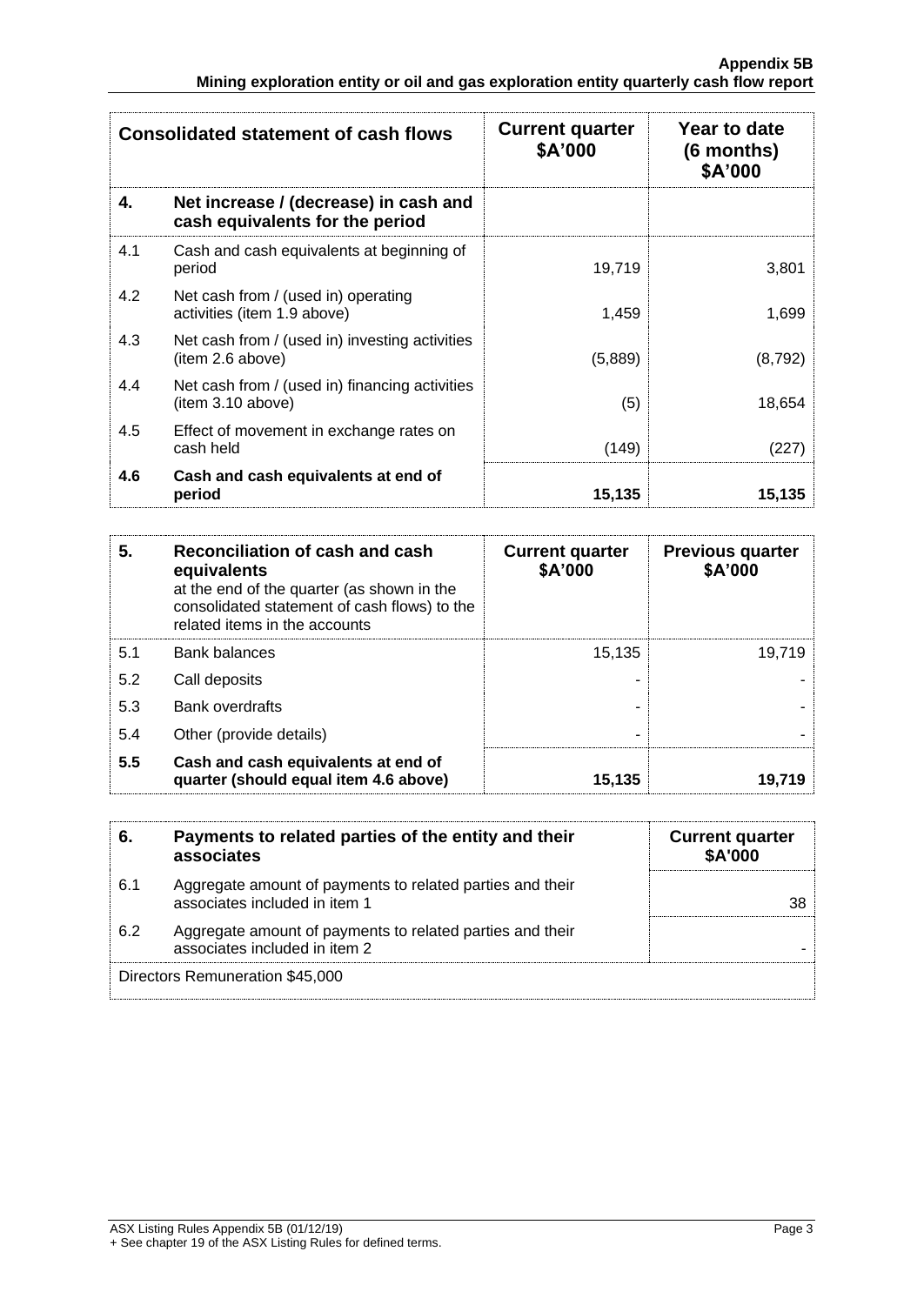| 7.  | <b>Financing facilities</b><br>Note: the term "facility' includes all forms of financing<br>arrangements available to the entity.<br>Add notes as necessary for an understanding of the<br>sources of finance available to the entity.                                                                                                               | <b>Total facility</b><br>amount at quarter<br>end<br>\$A'000 | Amount drawn at<br>quarter end<br>\$A'000 |
|-----|------------------------------------------------------------------------------------------------------------------------------------------------------------------------------------------------------------------------------------------------------------------------------------------------------------------------------------------------------|--------------------------------------------------------------|-------------------------------------------|
| 7.1 | Loan facilities                                                                                                                                                                                                                                                                                                                                      |                                                              |                                           |
| 7.2 | Credit standby arrangements                                                                                                                                                                                                                                                                                                                          |                                                              |                                           |
| 7.3 | Other (please specify)                                                                                                                                                                                                                                                                                                                               |                                                              |                                           |
| 7.4 | <b>Total financing facilities</b>                                                                                                                                                                                                                                                                                                                    |                                                              |                                           |
|     |                                                                                                                                                                                                                                                                                                                                                      |                                                              |                                           |
| 7.5 | Unused financing facilities available at quarter end                                                                                                                                                                                                                                                                                                 |                                                              |                                           |
| 7.6 | Include in the box below a description of each facility above, including the lender, interest<br>rate, maturity date and whether it is secured or unsecured. If any additional financing<br>facilities have been entered into or are proposed to be entered into after quarter end,<br>include a note providing details of those facilities as well. |                                                              |                                           |
|     |                                                                                                                                                                                                                                                                                                                                                      |                                                              |                                           |

| 8.  | Estimated cash available for future operating activities                     | \$A'000 |
|-----|------------------------------------------------------------------------------|---------|
| 8.1 | Net cash from / (used in) operating activities (Item 1.9)                    | 1.459   |
| 8.2 | Capitalised exploration & evaluation (Item 2.1(d))                           | (5,866) |
| 8.3 | Total relevant outgoings (Item $8.1 +$ Item $8.2$ )                          | (4,407) |
| 8.4 | Cash and cash equivalents at quarter end (Item 4.6)                          | 15,135  |
| 8.5 | Unused finance facilities available at quarter end (Item 7.5)                |         |
| 8.6 | Total available funding (Item $8.4 +$ Item $8.5$ )                           | 15,135  |
| 8.7 | Estimated quarters of funding available (Item 8.6 divided by<br>Item $8.3$ ) | 3.43    |

8.8 If Item 8.7 is less than 2 quarters, please provide answers to the following questions:

1. Does the entity expect that it will continue to have the current level of net operating cash flows for the time being and, if not, why not?

| Answer: N/A                                                                                                                                                                                                            |
|------------------------------------------------------------------------------------------------------------------------------------------------------------------------------------------------------------------------|
| Has the entity taken any steps, or does it propose to take any steps, to raise further<br>cash to fund its operations and, if so, what are those steps and how likely does it<br>believe that they will be successful? |
| Answer: N/A                                                                                                                                                                                                            |
| Does the entity expect to be able to continue its operations and to meet its business<br>objectives and, if so, on what basis?                                                                                         |
| Answer: N/A                                                                                                                                                                                                            |